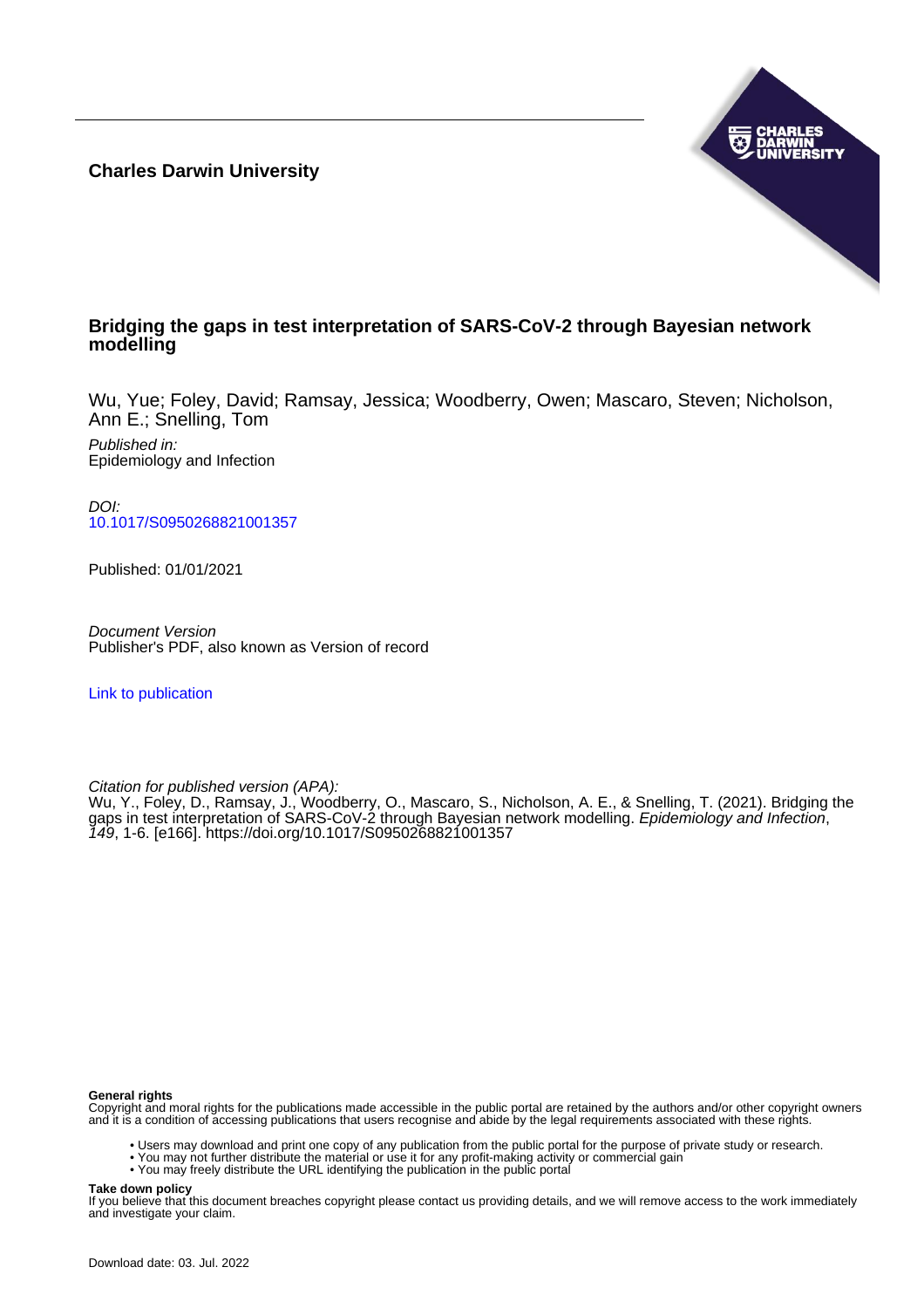[cambridge.org/hyg](https://www.cambridge.org/hyg)

# Short Paper

Cite this article: Wu Y, Foley D, Ramsay J, Woodberry O, Mascaro S, Nicholson AE, Snelling T (2021). Bridging the gaps in test interpretation of SARS-CoV-2 through Bayesian network modelling. Epidemiology and Infection 149, e166, 1–6. [https://doi.org/10.1017/](https://doi.org/10.1017/S0950268821001357) [S0950268821001357](https://doi.org/10.1017/S0950268821001357)

Received: 10 January 2021 Revised: 4 May 2021 Accepted: 14 June 2021

#### Key words:

Bayesian belief model; causal diagram; diagnostic decision support; false negative; RT-PCR test; SARS-CoV-2

#### Author for correspondence:

Steven Mascaro, E-mail: [steven.mascaro@](mailto:steven.mascaro@bayesian-intelligence.com) [bayesian-intelligence.com](mailto:steven.mascaro@bayesian-intelligence.com)

© The Author(s), 2021. Published by Cambridge University Press. This is an Open Access article, distributed under the terms of the Creative Commons Attribution licence ([http://creativecommons.org/licenses/by/4.0/\)](http://creativecommons.org/licenses/by/4.0/),

which permits unrestricted re-use, distribution, and reproduction in any medium, provided the original work is properly cited.



# Bridging the gaps in test interpretation of SARS-CoV-2 through Bayesian network modelling

CrossMark

# Yue Wu<sup>1</sup>  $\bullet$ [,](https://orcid.org/0000-0003-4005-9886) David Foley<sup>2</sup>, Jessica Ramsay<sup>3</sup>  $\bullet$ , Owen Woodberry<sup>4</sup>, Steven Mascaro<sup>4</sup> **D**, Ann E. Nicholson<sup>4</sup> and Tom Snelling<sup>1,2,3,5,6</sup>

<sup>1</sup>School of Public Health, University of Sydney, Camperdown, New South Wales, Australia; <sup>2</sup>Department of Infectious Diseases, Perth Children's Hospital, Perth, Western Australia, Australia; <sup>3</sup>Wesfarmers Centre for Vaccines and Infectious Diseases, Telethon Kids Institute, Perth, Western Australia, Australia; <sup>4</sup>Department of Data Science & Artificial Intelligence, Monash University, Clayton, Victoria, Australia; <sup>5</sup>School of Public Health, Curtin University Bentley, Western Australia, Australia and <sup>6</sup>Menzies School of Health Research, Charles Darwin University, Darwin, Northern Territory Australia

#### Abstract

In the absence of an established gold standard, an understanding of the testing cycle from individual exposure to test outcome report is required to guide the correct interpretation of severe acute respiratory syndrome-coronavirus-2 reverse transcriptase real-time polymerase chain reaction (RT-PCR) results and optimise the testing processes. Bayesian network models have been used within healthcare to bring clarity to complex problems. We use this modelling approach to construct a comprehensive framework for understanding the real-world predictive value of individual RT-PCR results.

We elicited knowledge from domain experts to describe the test process through a facilitated group workshop. A preliminary model was derived based on the elicited knowledge, then subsequently refined, parameterised and validated with a second workshop and oneon-one discussions.

Causal relationships elicited describe the interactions of pre-testing, specimen collection and laboratory procedures and RT-PCR platform factors, and their impact on the presence and quantity of virus and thus the test result and its interpretation. By setting the input variables as 'evidence' for a given subject and preliminary parameterisation, four scenarios were simulated to demonstrate potential uses of the model.

The core value of this model is a deep understanding of the total testing cycle, bridging the gap between a person's true infection status and their test outcome. This model can be adapted to different settings, testing modalities and pathogens, adding much needed nuance to the interpretations of results.

## Introduction

Effective containment of coronavirus disease-2019 (COVID-19) caused by the severe acute respiratory syndrome coronavirus 2 (SARS-CoV-2) rests upon the rapid and accurate identification of cases. Although nucleic acid amplification tests, including real-time reverse transcriptase polymerase chain reaction (RT-PCR), are widely used, the absence of an established gold standard diagnostic method has hindered the assessment of test performance [[1](#page-6-0)]. The potential for false-negative results is well-recognised; such results can significantly undermine the public health response, facilitating ongoing chains of transmission. Similarly, at the patient level, it may delay case recognition, place other patients and healthcare workers at risk and, importantly, impede the commencement of emerging treatments. A wide variation in rates of false negatives has been reported, ranging from 1.8 to 58% [\[2\]](#page-6-0); this variability may be attributable to heterogeneity in disease prevalence, patient age, timing of testing, type of specimen, other components of the pre-analytical phase and the RT-PCR assay employed across studies [[3](#page-6-0)].

Although better standardisation of data collection and reporting may add further clarity, a comprehensive understanding of the mechanisms involved in testing is required to help develop strategies to improve testing systems and importantly, guide the correct interpretation of test results within the associated context. This includes a true understanding of the positive and negative predictive values of a test at a national, regional and patient level and the potential to permit the early identification of false-negative results. The limitations in available data undermine these efforts. An alternative method is required to bridge the current gaps in knowledge.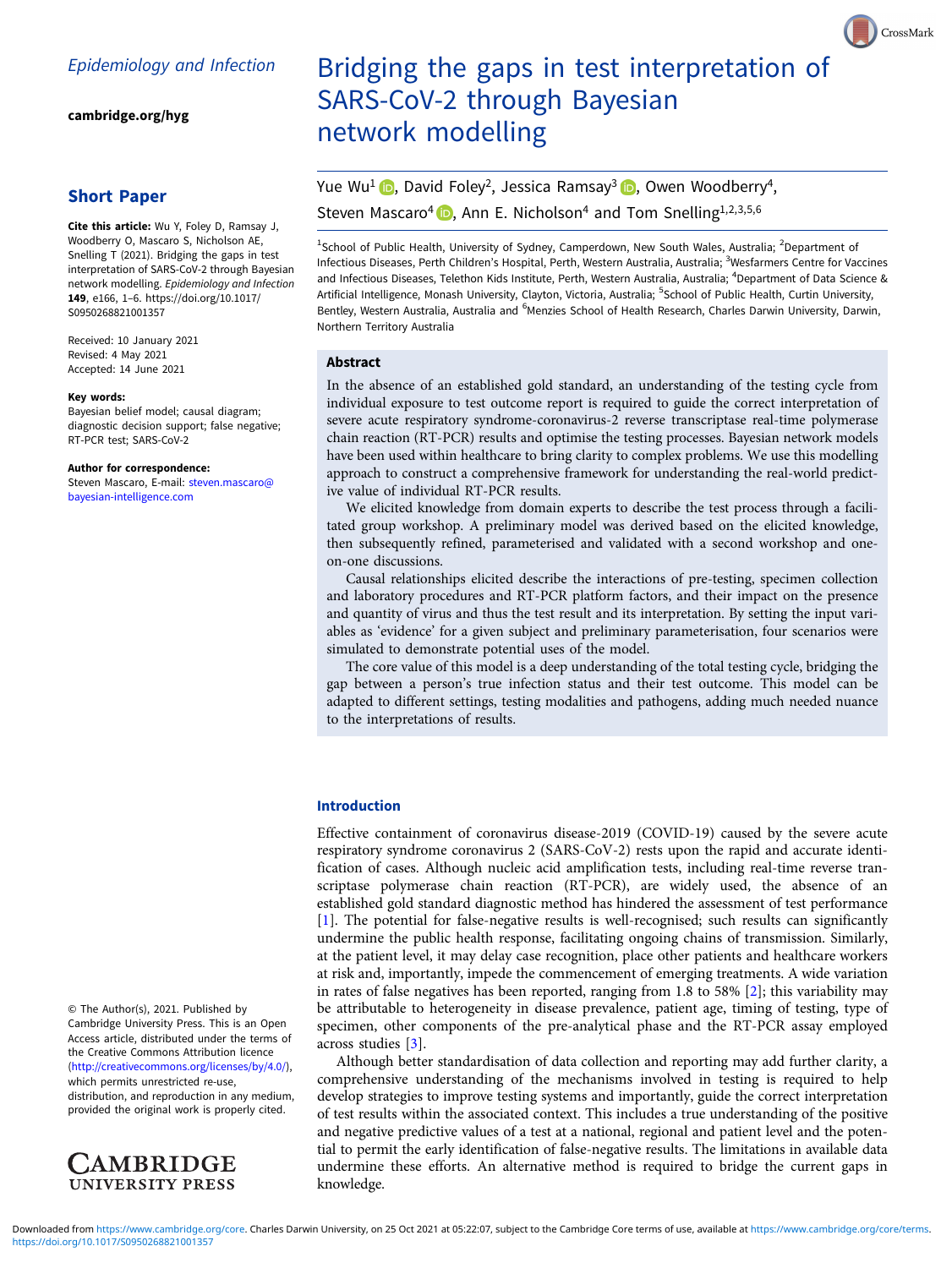Bayesian network (BN) modelling offers an approach to understanding complex problem domains by organising information, whether directly observable or not (i.e. latent), under a causal inference framework [[4](#page-6-0), [5](#page-6-0)]. A BN is a probabilistic graph model that integrates available data with subject-matter knowledge from domain experts to describe how a system operates [[6\]](#page-6-0). BNs have been used within healthcare to improve clinical decision-making [[7\]](#page-6-0), bringing clarity to complex problems, especially where there is little quality data available [\[7](#page-6-0)]. As a pertinent example, Fenton and colleagues have highlighted the need for causal models and showed how different sampling methods, testing and reporting procedures may contribute to the variation in observed COVID-19 death rates among countries under a BN framework [[8](#page-6-0)]. We elicited knowledge from a range of domain experts to construct a causal BN which describes the testing process for SARS-CoV-2 by RT-PCR, from individual exposure through to the interpretation of the laboratory test result. In explicitly modelling the latent trajectory of a pathogen through its diagnostic pathway, we have generated a common framework which accounts for a range of factors that plausibly influence test results, and which may be generalisable to other pathogens and assay formats. This model requires validation with local, realworld datasets prior to application. We intend for future applications to integrate with other models that detail local epidemio-logical factors such as those developed by Fenton et al. [\[8\]](#page-6-0) to account for the complex and dynamic interactions between individual-level factors (e.g. gender [[9\]](#page-6-0) and comorbidities) and population-level behaviours (e.g. public health policies and population behaviours) that influence the transmission and prevalence of SARS-CoV-2.

# Methods

A BN comprises two parts: (1) a graph that uses nodes to represent the factors (or variables) which are relevant to describing and understanding the system, and arrows to represent the direct statistical (and often causal) dependencies between them; and (2) a set of conditional probability distributions that specifies the strength of each of those dependencies, which then forms a joint probability distribution over all variables.

Clinical experts in microbiology, infectious diseases, epidemiology, public health and general medicine contributed their relevant subject matter knowledge. Key variables were identified through literature review and an online discussion with the experts. Knowledge elicitation was guided by trained facilitators, defined as knowledge engineers, and supported utilising graphical representations of interactions between variables within the proposed structure [\[6,](#page-6-0) [10](#page-6-0)]. A preliminary model structure was created via a subsequent group knowledge elicitation workshop; this was then reviewed and refined in one-on-one discussions with the experts. A preliminary parameterisation of the model was performed to produce qualitative behaviour that matched the modellers' and the experts' high level understanding of the problem domain. The refined model structure was reviewed and validated by experts in a second workshop and one-on-one discussions.

We provide a narrative description of the model structure and illustrate its potential application in four scenarios. All nodes are labelled and referred to by numbers 1–31. The term 'virus' and all described events relate to SARS-CoV-2, unless stated otherwise. The model was built in GeNIe ([https://www.bayesfusion.com/](https://www.bayesfusion.com/downloads/) [downloads/\)](https://www.bayesfusion.com/downloads/). Appendix A provides a comprehensive variable dictionary for this model, with references to justify each node and arc where possible. Detailed conditional probability tables can be accessed via the OSF platform, which will also include any future updates.<sup>1</sup>

#### Results

[Figure 1](#page-3-0) shows the simplest possible BN for representing true and false-positive and -negative rates produced by laboratory results.<sup>2</sup> The figure illustrates this simple BN in two scenarios: when a person is infected now (left) and when a person is not infected now (right). According to this BN, there is an 85% chance of detecting the virus if a person is infected at the time of testing, giving a corresponding false-negative probability of 15%; and a 0.1% chance of falsely detecting the virus if a person is not infected, giving a corresponding 99.9% probability of a true negative. Obtaining accurate estimates of these rates is challenging because we cannot directly observe (nor perfectly control) the true infection status at the time of testing – the very reason a test is needed – and hence must make do with general estimates based on controlled samples. We can, however, make improved case-specific estimates by incorporating factors involved in the process of sampling and testing into our model. We can also improve our assessment of whether a person is truly infected by incorporating background factors (such as age) that may influence both the prior probability of an infection as well as other factors related to the testing process (such as the chance of finding virus at a particular sample site). The model we present next describes how we have expanded this simple model to include other relevant variables that interact to drive changes to sensitivity, specificity and, ultimately, the probability of infection.

# Model description

The expanded BN ([Fig. 2](#page-4-0)) models the trajectory of SARS-CoV-2 as it's sampled, transported, extracted and amplified, along with the conditions and operations that can affect the sample throughout this process.<sup>3</sup> The SARS-CoV-2 trajectory itself is modelled via a sequence of latent nodes (coloured yellow, 1–10), running down the centre of the graph, with the previously introduced infected now  $(3)$  and detection of target  $(10)$  sitting at almost opposite ends of this sequence. The probability of being infected by a known viral exposure (2) is driven by the intensity of that exposure  $(1)$ . If infected by the known exposure  $(2)$ , age  $(11)$  and the number of days since the exposure  $(12)$  influence the probability of being infected at the time of testing (3) and also drive the days since first compatible symptom onset (13). Upper respiratory symptoms (32) and dyspnoea (33) are used to illustrate manifestation of disease severity. The probability of infection from an unknown exposure is possible and currently parameterised to be low, although this risk is influenced by the background prevalence of the virus in a given population at a given time, and therefore needs to be calibrated according to the setting. The background probability of compatible symptoms unrelated to a known exposure (potentially non-SARS-CoV-2) is also set to be low, and as a result, the presence of symptoms predicts a high probability of being infected by a recent exposure. However, this background probability is also driven by the circulation of other symptom-compatible pathogens.

<sup>&</sup>lt;sup>1</sup>Link to OSF <https://osf.io/t834y/>

<sup>&</sup>lt;sup>2</sup>Node numbers have been kept consistent with the full network in [Figure 2.](#page-4-0)

<sup>&</sup>lt;sup>3</sup>For specific variable definitions, see Appendix A, the variable dictionary.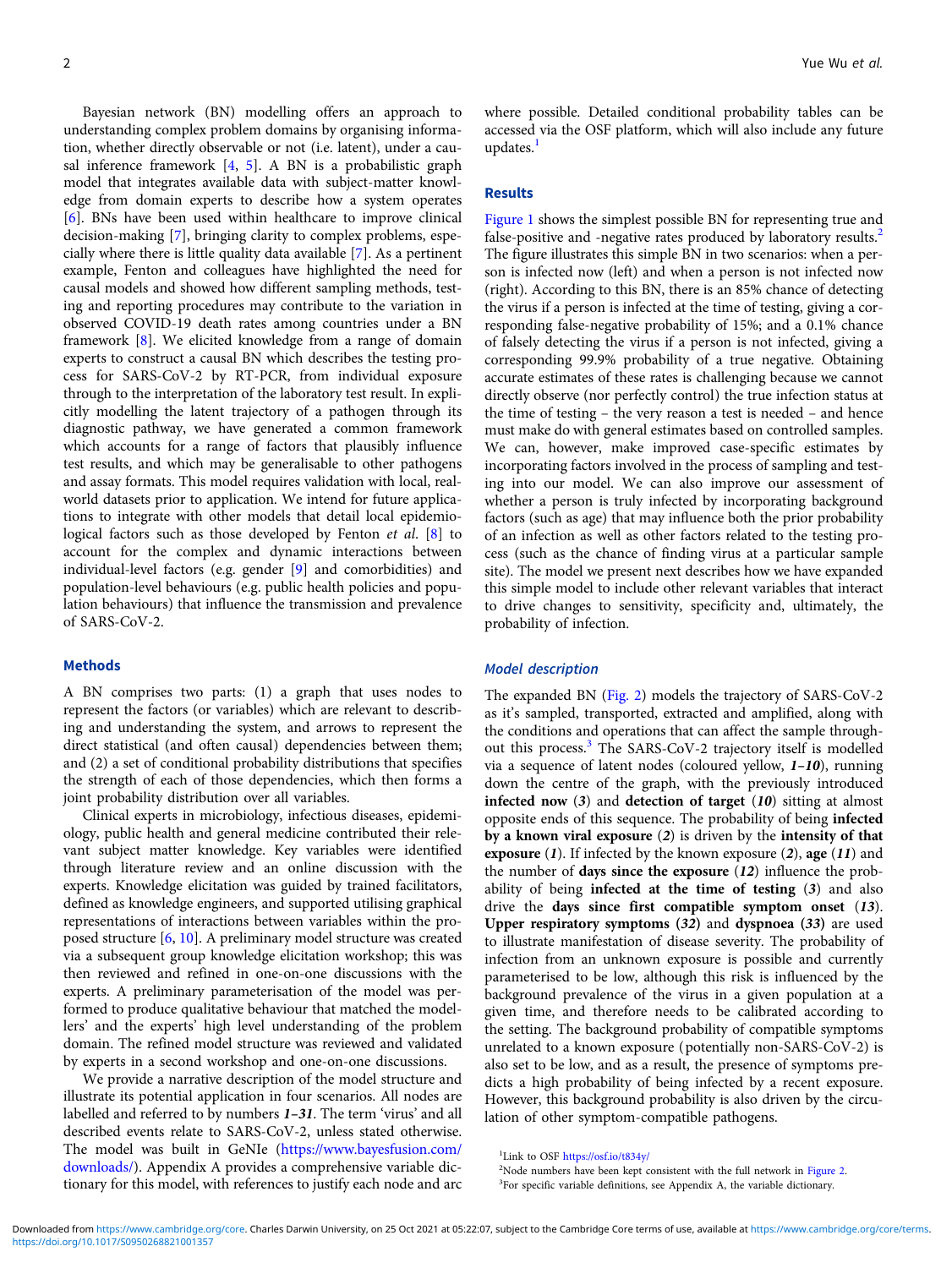<span id="page-3-0"></span>True positive and false negative rates in the presence of disease



False positive and true negative

rates in the absence of disease

Fig. 1. Definitions of true and false positives and negatives for laboratory results. (Left) The true positive rate is the probability of Detected amongst those infected and the false-negative rate is the probability of NotDetected also amongst those infected. (Right) The false-positive rate is the probability of Detected amongst those who are not infected and the true-negative rate is the probability of NotDetected also amongst those who are not infected.

Among those with SARS-CoV-2 infection at the time of testing  $(3)$ , the viral load at a given sample site  $(4)$  is influenced by the number of days since first symptom onset  $(13)$ ,<sup>4</sup> body site sampled  $(15)$  and age  $(11)$ . In particular, the model assumes the viral load in the upper airway is initially highest, followed by increasing amounts in lower respiratory tract and faeces over time.

When collecting a sample, the quantity of virus obtained from the viral load at sample site  $(4)$ , equating to the quantity captured in sample (pre-transit) (5) depends on the specimen quality (18), a latent variable which captures the technical and operator-dependent factors which affect the adequacy of collection. Specimen quality (18) is therefore improved by a good collection performance (17) (e.g., indicated by collector's experience), the use of a flocked type of swab  $(16)$  (if applicable) and a site that requires a simpler collection technique, such as specimen sampled from saliva and mouth sites (15). The quantity of virus in sample post-transit (6) may be affected by the quantity of virus in the sample pre-transit (5), the conditions of transport (19) and body site sampled (15); for example, faecal specimens may contain substances which accelerate the degradation of viral nucleic acid.

In the laboratory, the extraction and amplification processes (21, 24) are assumed to be predominantly automated, meaning a testing process that is less affected by operator performance (22), compared with manual methods. In addition, a high level of inhibitors (26) and a poor match of primer to target (in the virus) (25) can reduce amplification efficiency (27). Low extraction and amplification efficiency (23, 27) (both latent) may increase the probability of a false negative result if the quantity of virus is low in the post-transit (6) and purified samples (7), respectively. The probability of a false-negative result may also increase if the detection Ct threshold (29) is lowered (e.g. to 35). A falsepositive result may occur if the specimen contains a shared target from a non-SARS-CoV-2 organism (9). Similarly, if the detection Ct threshold (29) is set higher (e.g. 40 and above), the risk of non-specific amplification increases and, consequently, the risk of a false-positive result. These events are assumed to be rare by the current model.

Finally, the lab report (30) will be detected if the viral target is detected (10), often described as a positive result. If the target is not detected, the test result will be reported as not detected if the specimen has passed both the specimen and amplification

quality controls (20, 28) (a negative result) and as indeterminate otherwise (where a repeat test may be requested). In cases where the SARS-CoV-2 target  $(10)$  is not detected, there is a high likelihood that this represents a true or false-negative result if the probability of being infected now (3) is low or high, respectively, and likewise for true or false positive. This relationship is now described using the node predicted classification (31). It is worth noting that this node reports the marginal probability of any classification being truly positive, truly negative, falsely positive or falsely negative and corresponds to the (predicted and normalised) confusion matrix. Thus, the probability of a truly positive case is the joint probability that someone is both infected (i.e. positive) and classified as positive. It should be kept in mind that this differs from the definition of the true positive rate, and other rates, which are conditional on being truly infected (as described in Fig. 1).

# Example scenarios

Four illustrative scenarios were developed in conjunction with the experts. The model outputs were obtained by setting the input variables as 'evidence' for a given constructed scenario. Appendix B can be accessed for detailed models with input variables selected for each scenario. Scenarios 1–3 assume a setting with low viral prevalence in the population (0.1%) and Scenario 4 compares the low prevalence setting with a high prevalence setting  $(5%)$ .

# Scenario 1: The predicted probability of infection and testing results influenced by exposure intensity and presence of symptoms

Consider an **older adult**  $(11)$  who had a **light exposure**  $(1)$  to the virus 1−7 days ago (12) (e.g. brief contact in a cafe) but with no symptoms (13) currently. The probability of this person currently being infected (3) is estimated to be 1.1%, and the probability of returning a positive nasopharyngeal swab (15) result is 1.0% (30) with predicted 0.2% chance of a falsely negative result (31). However, if the intensity of exposure was heavy (1) (e.g. household contact), the risk of being infected (3) would be 7.9% and the probability of returning a positive test result (30) would be 6.4% with falsely negative classifications occurring 1.6% of the time (31). Rather than having no symptoms, if the person experienced onset of symptoms 0−6 days (13) after that exposure (1), the probability of being infected (3) is estimated to be 96.5%, and

<sup>&</sup>lt;sup>4</sup>The arrow from node (13) to node (4) is the only non-causal link in this model, it summarises events that occur during the time from first symptom onset to testing that may affect viral load at sample site (accumulation or decrease). <sup>5</sup>

<sup>&</sup>lt;sup>5</sup>Please access models in GeNIe via OSF: <https://osf.io/t834y/>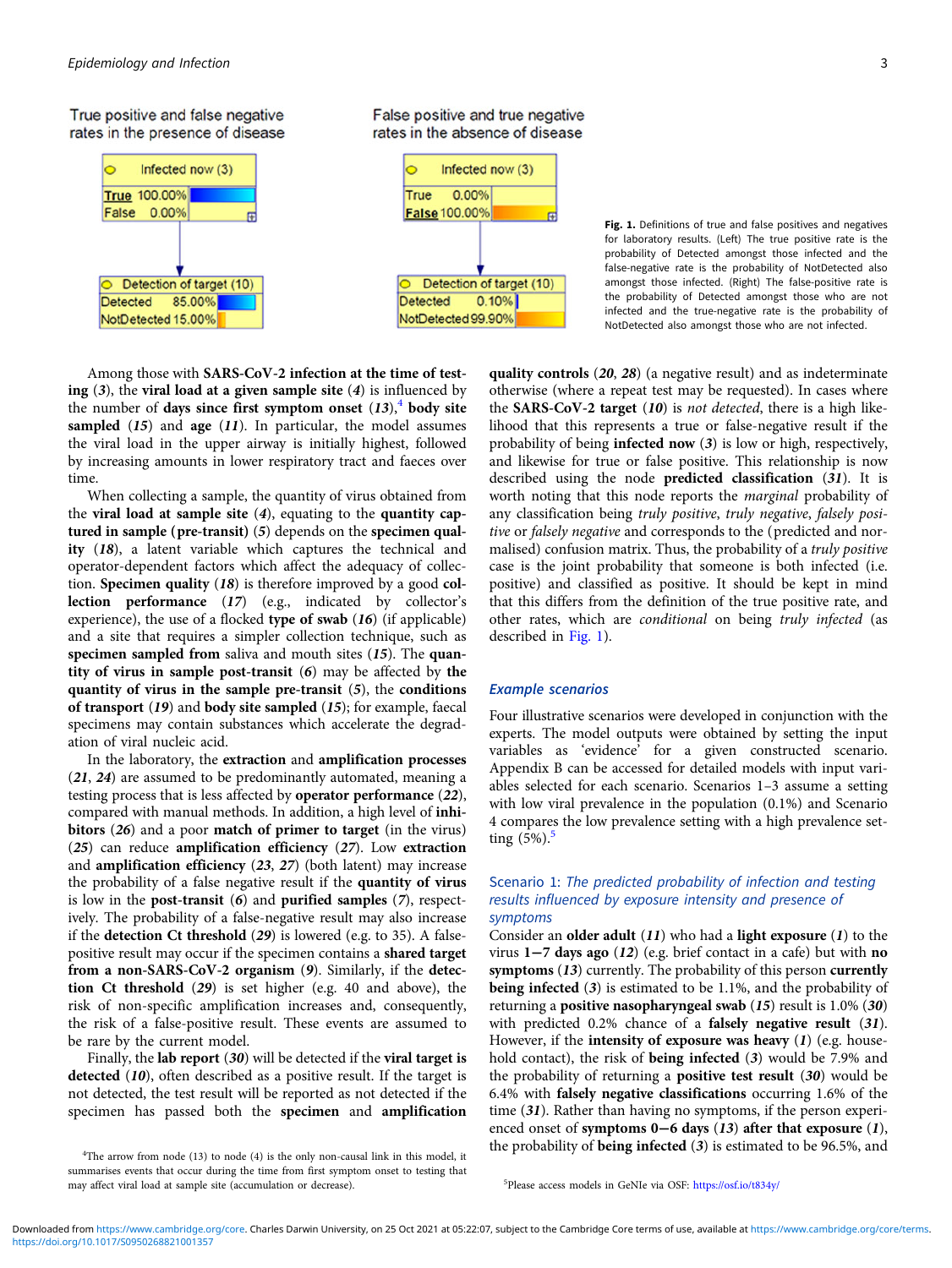<span id="page-4-0"></span>

Fig. 2. The causal BN of RT-PCR testing of SARS-CoV-2. This diagram presents the model structure, variable values and marginal distributions (i.e. when nothing is known, other than that a test has been conducted). Appendix A provides a comprehensive variable dictionary for this model. Detailed conditional probability tables can be accessed via Appendix B\_1.

the probability of returning a **positive result**  $(30)$  is 92.3% (with falsely negative predictions (31) occurring 4.2% of the time).

# Scenario 2: Influence of specimen quality on the probability of a positive test result in those who are infected

Consider the same older adult  $(11)$  who was heavily exposed  $(1)$ to the virus 1−7 days ago (12) and had onset of symptoms 0−6 days afterwards (13). Consider now that this person is infected (3). A nasopharyngeal swab (15) is taken for testing. If a poor collection  $(17)$  is performed with a non-flocked swab  $(16)$  and the conditions of transport (19) are poor, the probability that the lab reports a **positive result**  $(30)$  is 89.2%, the probability of an indeterminate result is 6.5%, and the probability of a falsely negative result (31) is 10.8%. However, for a good collection performance (17) using a flocked swab (16) and with good specimen transport conditions (19), the probability of a positive result (30) is 95.9%, the probability of an indeterminate result is 0.6% and the probability of a falsely negative result (31) is 4.1%.

# Scenario 3: Understanding the patient characteristics of those with false-negative test results

Individuals who are truly infected at the time of testing (3) but who tested negative  $(30)$  (i.e. false negatives) are younger  $(11)$ and have a higher probability (69.8%) of having no symptom at the time of testing  $(13)$  than those who are infected and test positive (30) (27.6%).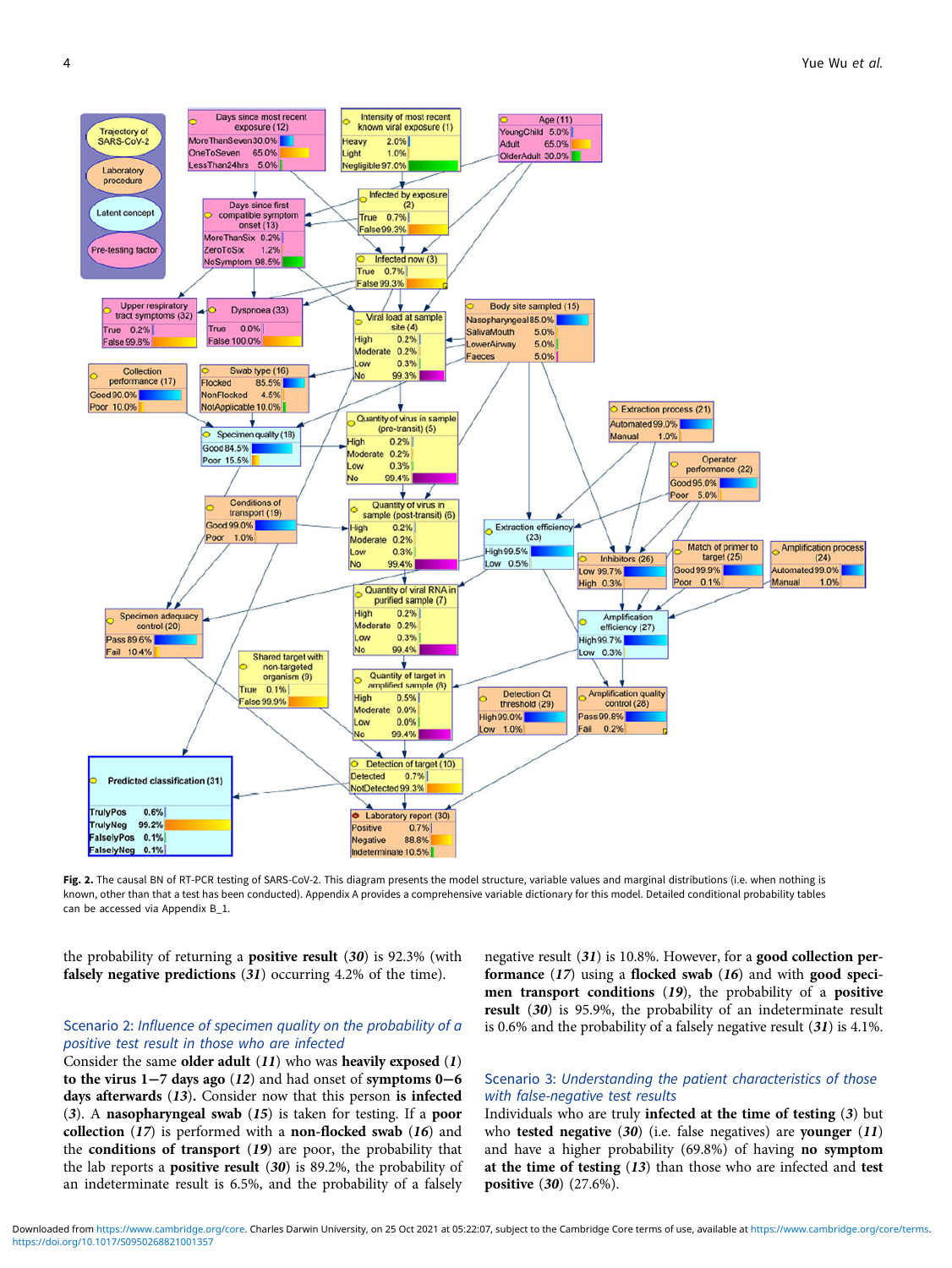# Scenario 4: Significant impact of baseline prevalence of disease on false-negative rates

In the model, the baseline prevalence of disease is simulated using parameters that describe the probability of being infected now (3) and the probabilities of experiencing compatible symptoms (13, 32 and 33), conditional on not being infected by known exposures. Comparing low and high prevalence (0.1% *vs.* 5% underlying incidence of the virus), for an individual who has negligible known recent viral exposure (1) and experiences upper respiratory symptoms (32) but tested negative (30), the probability of a falsely negative result is 0.3% and 14.6%, respectively. In the high prevalence setting, if the same person experienced dyspnoea (rather than upper respiratory symptom/s), the simulated falsely negative probability increases to 76.5%.

### Discussion

Accurate diagnosis of COVID-19 is critical to guide patient management, including infection control and public health responses [[11\]](#page-6-0). Although there is increasing data on the performance of commercial assays [[12\]](#page-6-0), these assessments typically use nonclinical samples and are performed in closely controlled environments. A range of variables, from the age of the subject, the nature of exposure, the presence and duration of symptoms, operator skill and assay technical complexity can all influence the positive and negative predictive value of a test and are therefore important considerations when interpreting any test result. The core value of this model is its explicit representation of these variables and their probabilistic interdependencies, allowing a deeper understanding of test results by explicitly illustrating how truly positive or negative and falsely positive or negative cases can arise, based on the discrepancy between a person's true infection status and what leads to a particular test outcome. At a population level, the model demonstrates how different levels of local prevalence can significantly affect the interpretation of test results (illustrated in Scenario 4). It can also be used to identify how and where improvements in processes and procedures may improve the value of the test. Given a fully parameterised and calibrated model, tracking changes in the distribution of these variables (depicted in Scenario 3) over time and across settings can help understand how public health responses can be optimised for the timely detection of cases [\[11](#page-6-0)] so that effective containment strategies can be implemented.

When the model is applied to a single patient, it can also inform individual-level management. The probability that a person is infected can be more correctly inferred by integrating the test result with knowledge of the background risk (or 'pre-test probability'), the intrinsic assay characteristics and the adequacy of the sampling and laboratory procedures. This is illustrated in Scenario 1 where there is still a 4.2% chance that a falsely negative result will be obtained in an older patient with infection and symptoms, which could have significant ramifications in terms of that patient's outcome and the risk of spread. Importantly, if a negative result was obtained, the model would allow this result to be reviewed in context, guiding the clinician's interpretation of the result through a better understanding of the negative predictive value for that individual patient.

Causal BNs allow the exploration and characterisation of a complex problem based on elicited knowledge from domain experts, even when limited data are available; a valuable characteristic during an outbreak of a novel pathogen. The model allows inclusion of known components of the testing cycle, including specimen collection and transport [\[13,](#page-6-0) [14\]](#page-6-0), elements that are often not known when interpreting the result. Specimen adequacy can influence the amount of virus present at the site that is 'collected' for testing. Poor collection performance may reduce the advantage of the more technically difficult to collect specimen [\[15\]](#page-6-0). Scenario 2 underlines the importance of a good specimen collection, coupled with other factors, decreasing the probability of a falsely negative result from 10.9% to 4.1%. Similarly, although mouth and saliva swabs are technically easier to collect, better tolerated and may facilitate self-collection, they have a potentially lower predictive value due to the lower quantity of virus at that site [\[15\]](#page-6-0).

The expanding drive for testing and pressure of rapid turnaround times places enormous strain on laboratory staff and testing systems. Although capacity has increased, the impact of the human element cannot be underplayed [\[16](#page-6-0)] and needs to be accounted for when considering the predictive value of a result; inexperienced staff, extended work hours and increased pressure can impact the numerous intricate steps of laboratory testing and thereby affect test performance. Automated processes can mitigate some potential errors, yet are not available in all settings across the globe. Laboratory quality assurance measures including extraction controls may help to identify systematic errors and reduce false negatives secondary to poor extraction or the presence of inhibitors.

COVID-19 RT-PCR assays have been designed to match the novel emerged virus. A future concern, included in the model, is the potential drift and divergence of COVID-19 strains into distinct lineages. These changes may alter the amplification site, reducing the RT-PCR ability to detect the presence of different lineages. Similar evolutionary changes have been observed in influenza, requiring re-tooling of the nucleic acid amplification [\[17](#page-6-0)].

The model can be calibrated to account for the changing population incidence of COVID-19 and adjusted for low or high viral incidence rates. Rates of co-circulating pathogens can also be incorporated into the model. For example, respiratory syncytial virus and influenza were low in Australia [\[18](#page-6-0)] during the winter of 2020; in the model this would increase the probability that respiratory symptoms after an exposure would be suggestive of COVID-19 infection. As the northern hemisphere enters their winter, the model can be calibrated to reflect their rates over their typical peak season. The model also has the flexibility to be modified based on application to account for the different performance of RT-PCR platforms used in different laboratories, as well as for other pathogens.

#### Limitations

To guide individual and public health decision-making, the model will need to be validated using data. Expert opinion may incorrectly guide the model, as current knowledge and experiences may not be generalisable to this outbreak. Further setting-specific parameterisation and validation of the model is required before introducing into a real-world setting. These should involve important parameters such as location and population-specific prevalence of SARS-CoV-2 and other respiratory viruses with compatible symptoms, and the changing viral load at each sample site at the different time points post infection.

Simulated data that support the findings of this study are openly available on OSF at osf.io/t834y

Supplementary material. The supplementary material for this article can be found at <https://doi.org/10.1017/S0950268821001357>